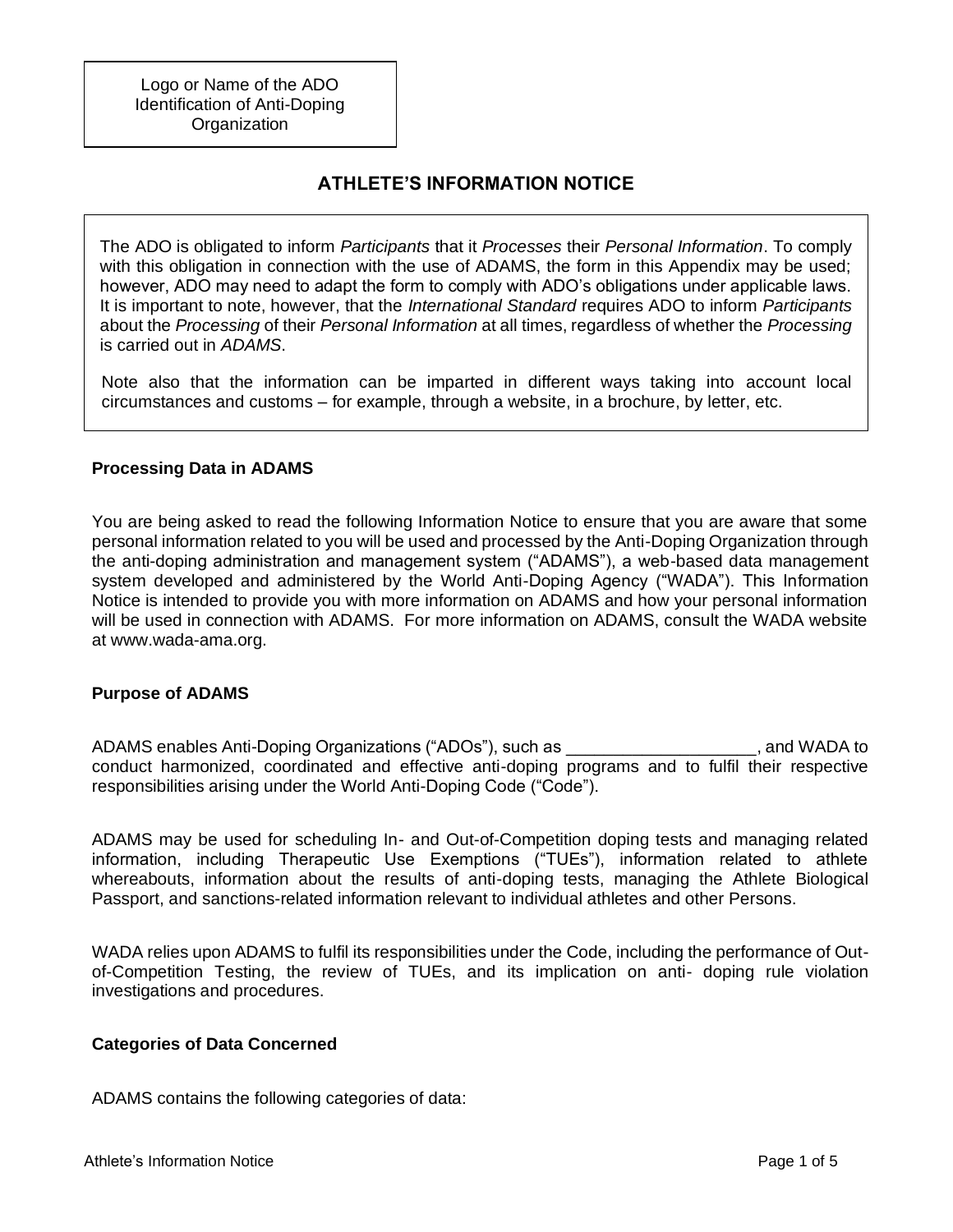- Your unique ADAMS profile consisting of data relating to your identity (name, nationality, date of birth, gender, sport(s) and discipline(s) you compete in, organizations and/or sports federations to which you belong, an indication of whether you compete at an international or national level, and whether you are considered to be a National or International-Level Athlete in accordance with the Rules of your International Federation and/or National Anti-Doping Organization);
- Data relating to your whereabouts (e.g., training, competitions, travel, periods spent at home, on vacation, or other regular or exceptional activities), including, each time you elect to use the "auto-location" reporting button on the ADAMS app, information about your mobile device's location;
- Data relating to test distribution planning (for the testing pools in which you are included);
- Data relating to your TUE, if any;
- Data relating to Doping Control (test distribution planning, Sample collection and handling, laboratory analysis, results management, hearings and appeals); and
- Data relating to the Athlete Biological Passport.

Some of the above data may constitute protected personal data under national data protection or privacy laws where you reside.

### **Responsibility**

Your Custodian Organization, which is the Anti-Doping Organization that has primary responsibility for entering and managing your profile in ADAMS, has created your unique ADAMS profile. You can identify your Custodian Organization by viewing the "Security" tab of your athlete profile. In addition, WADA will access and process certain of your data in ADAMS (i.e., TUE data, laboratory results, Athlete Biological Passport, sanctions and whereabouts data) to fulfil its responsibilities under the Code. Your Custodian Organization and WADA are responsible for protecting your information in accordance with applicable laws and WADA's International Standard for the Protection of Privacy and Personal Information. WADA, moreover, has implemented strict contractual controls governing the use of ADAMS by ADOs and others.

You will be responsible for ensuring that all information that you enter into the system or that is entered on your behalf by other parties, such as your agent or coach, is accurate. Where your Custodian Organization uses the ADAMS whereabouts module, you will be responsible for ensuring that the information you provide relating to your whereabouts is accurate and up-to-date. Please note that failure to provide and/or update accurate whereabouts information is likely to constitute an anti-doping rule violation, whether the failure is intentional or negligent.

You will be provided with a confidential password in order to enter your own data onto ADAMS and you will be responsible for keeping this password confidential at all times. Should you inadvertently disclose your password, you should contact your Custodian Organization immediately and a new password will be assigned to you.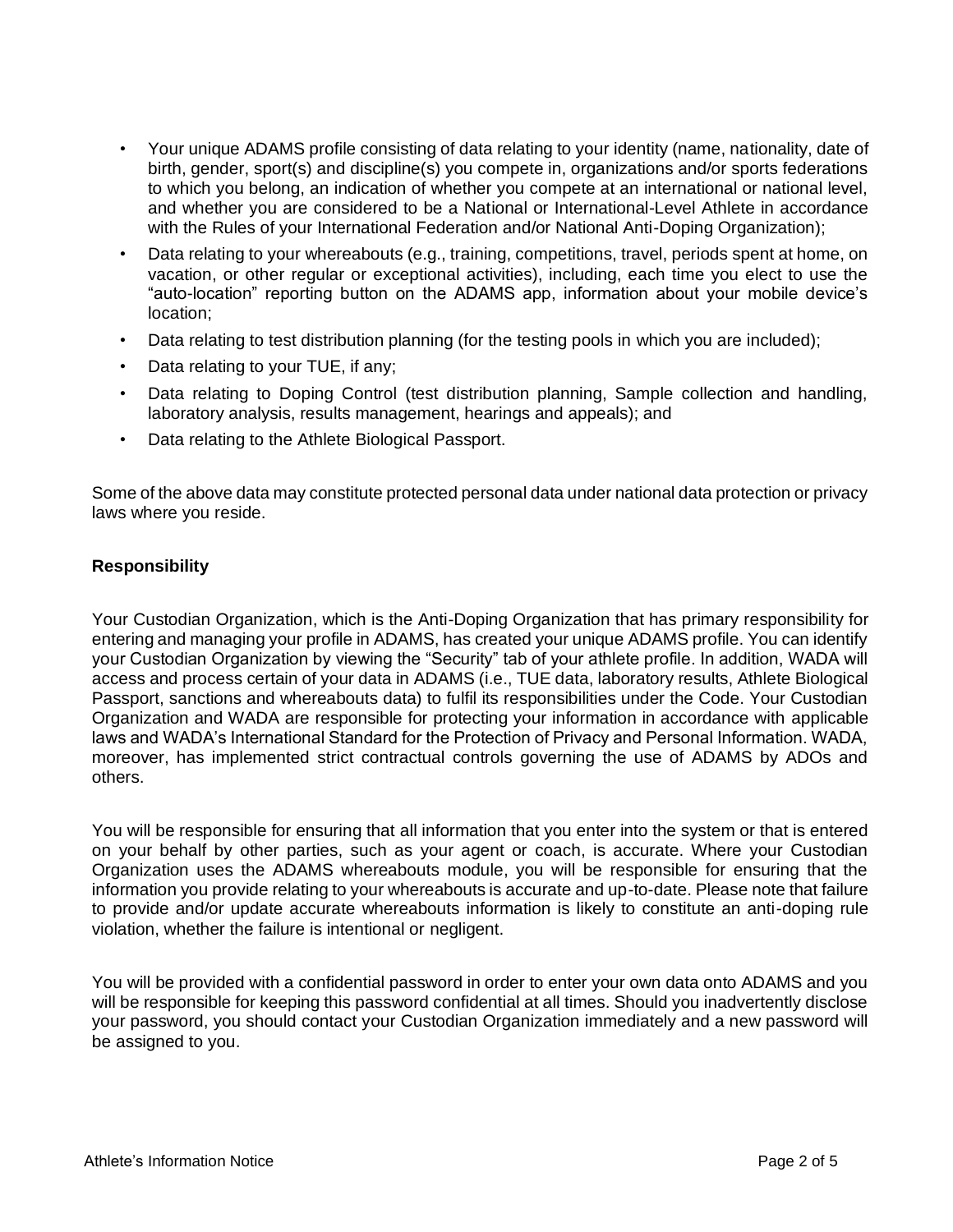### **Legal basis**

Your Custodian Organization and WADA process your personal data relying on different legal bases, depending on the particular context in which it is processed. This includes processing in circumstances where it is permitted or required to do so under applicable anti-doping laws, including Swiss anti-doping and sports laws; where the processing is necessary to meet the substantial public interests served by eliminating doping in sport; where the processing is based on your consent, which may subsequently be withdrawn; and where necessary to meet legitimate interests. The Anti-Doping Organization that created your profile in ADAMS may be relying on these or alternative legal bases, including applicable anti-doping laws.

### **Disclosures**

Part of your ADAMS profile created by your Custodian Organization may be shown to other ADOs using ADAMS to ensure that only a single athlete profile for you is created.

The Custodian Organization and WADA, where appropriate, may enable other ADOs and service providers to access certain of your information appearing in ADAMS to enable them to administer antidoping programs. In particular, the Custodian Organization shall grant WADA the authorization to disclose your whereabouts information to other Anti-Doping Organizations so that such Anti-Doping Organizations are able to fulfil their obligations pursuant to the Code.

Where this occurs, such ADOs and service providers also must abide by strict contractual controls and will be responsible for protecting your information in accordance with applicable laws and WADA's International Standard for the Protection of Privacy and Personal Information.

These other ADOs may include, as relevant or appropriate: national Olympic committees, national Paralympic committees, major event organizations such as the International Olympic Committee and International Paralympic Committee, international federations and national anti-doping organizations. These ADOs are granted access on a need-to-know basis in accordance with the Code. By viewing the "Security" tab on your ADAMS profile, you can learn which organizations have access to your data.

WADA and the organizations listed above will not disclose any of your data other than to authorized persons within their organizations on a need-to-know basis; and each of the organizations accessing and using ADAMS may only do so in order to fulfil their responsibilities and obligations arising under the Code, which primarily involves the establishment of anti-doping programs and ensuring appropriate information sharing as provided for under the Code.

If you are found to have committed an anti-doping rule violation and receive a sanction as a result, the respective sanctions, your name, sport, Prohibited Substance or Method, and/or tribunal decision, may be publically disclosed by your Custodian Organization and relevant ADOs, in accordance with the Code.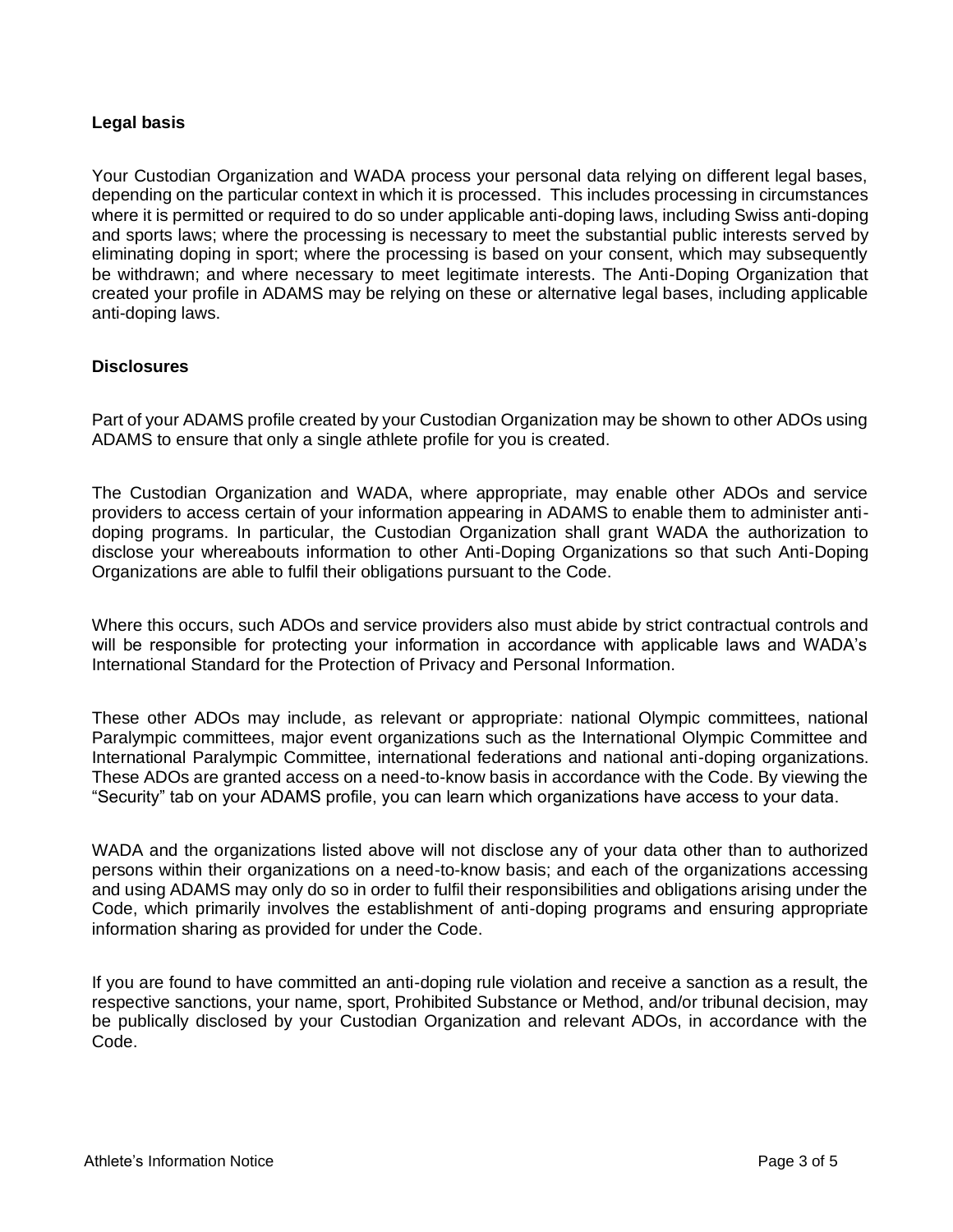### **International transfers**

Your data may be made available through ADAMS to persons or parties located outside the country where you reside. For example, your information will be shared with WADA, established in Switzerland and Canada, and may be shared with ADOs in countries where you may train or participate in sporting events. The data protection and privacy laws of these countries may not always be equivalent to those in your own country. In any case, ADOs have to comply with WADA's International Standard for the Protection of Privacy and Personal Information.

Such transfers are a necessary consequence of your participation in organized sport and facilitate the strong public interests served by eliminating doping in sport. In WADA's case, the transfers are made to two countries, Canada and Switzerland, that have been deemed to provide adequate protection by a number of regional and national data protection agencies, as well as the European Commission. In the event your information is transferred to another country, including Canada and Switzerland, it will be subject to the laws of that country and may be disclosed to or accessed by the courts, law enforcement and other public authorities in accordance with those laws.

### **Rights**

You may have certain rights under applicable laws and under WADA's International Standard for the Protection of Privacy and Personal Information, including rights to access, rectification, restriction, opposition and deletion, and remedies with respect to any unlawful processing of your data. You also may have a right to lodge a complaint with a national regulator responsible for data protection in your country. To the extent you have questions or concerns about the processing of your data, you may consult with your Custodian Organization and/or WADA (privacy@wada-ama.org), as appropriate.

### **Security**

ADAMS is hosted in data centers in Canada. Strong technological, organizational and other security measures have been applied to ADAMS to maintain the security of the data entered onto ADAMS. In addition, WADA and ADOs have put in place internal and contractual guarantees to ensure that your data remain confidential and secure pursuant to their commitments under the International Standard for the Protection of Privacy and Personal Information.

### **Data retention**

Your data will be retained in ADAMS for the duration and in accordance with the criteria set out in Annex A to WADA's International Standard for the Protection of Privacy and Personal Information. For instance, if your Custodian Organization uses ADAMS for TUEs and you are granted a TUE, the TUE approval forms will be stored electronically in ADAMS for a period of ten years following the approval date. The period of ten years represents the time period during which an action may be commenced for an antidoping violation under the Code. Supporting medical and other TUE-related information is only retained for a period of 18 months from the end of the validity of the TUE. Data may be retained for a longer period where required by law or for the purpose of an anti-doping investigation or proceeding.